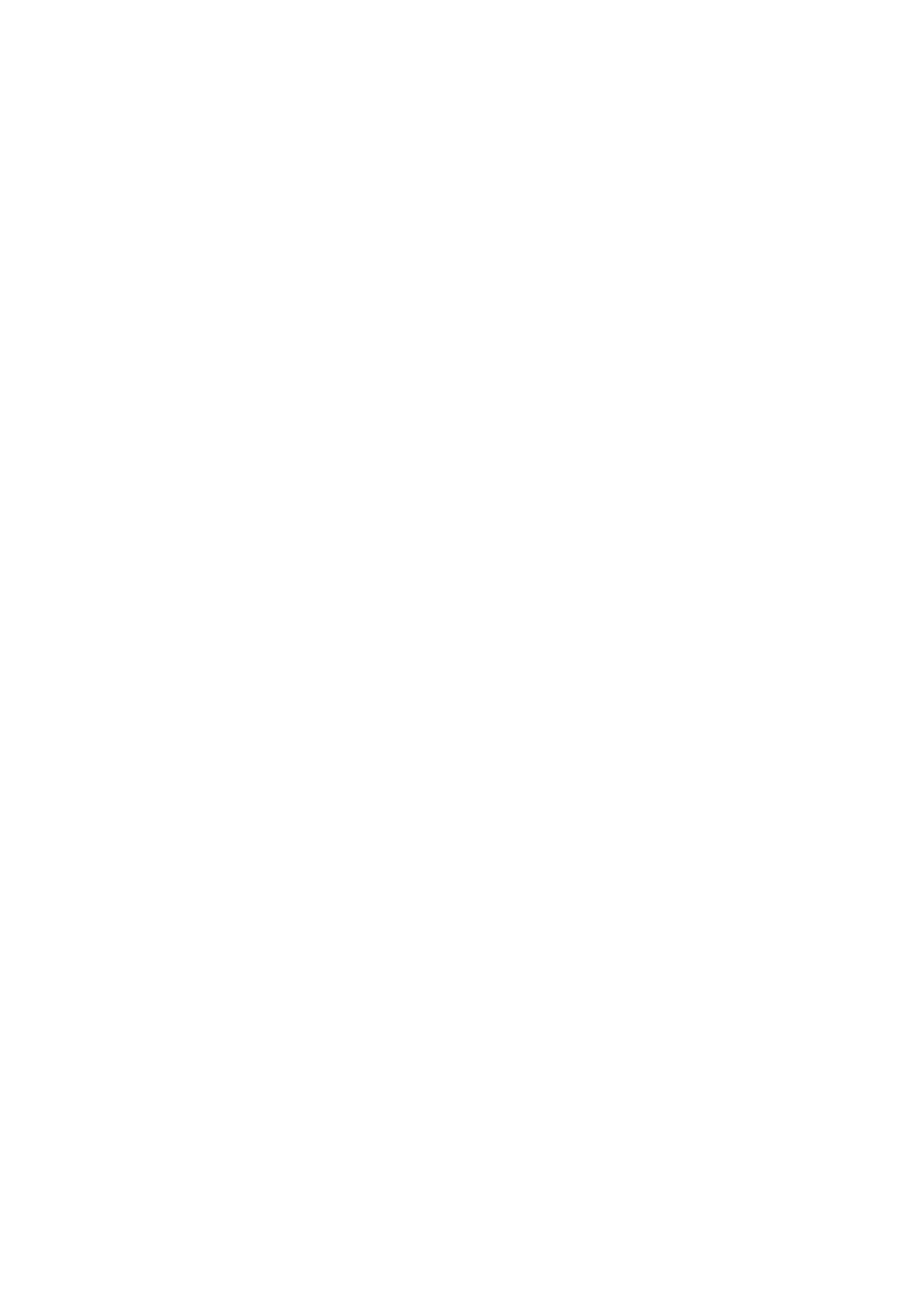**Amendments to the Bill since the previous version are indicated by sidelining in the right margin. Wherever possible, provisions that were in the Bill as introduced retain the original numbering.** 

# Period Products (Free Provision) (Scotland) Bill [AS PASSED]

An Act of the Scottish Parliament to secure the provision throughout Scotland of free period products.

### *Duties to ensure period products obtainable free of charge*

### **1 Local authorities to ensure period products generally obtainable free of charge**

- *5* (1) Each local authority must ensure that, within its area, period products are obtainable free of charge (in accordance with arrangements established and maintained by the local authority) by all persons who need to use them.
	- (2) The period products obtainable free of charge by a person under such arrangements (whether obtained under one or more than one local authority's arrangements) are to be sufficient products to meet the person's needs while in Scotland.
	- (3) Arrangements established and maintained under subsection (1)—
		- (a) must include provision under which period products are obtainable by another person on behalf of the person who needs to use them,
		- (b) may, where they include provision under which period products may be delivered to a person, require the person to pay costs associated with packing and delivery (except where the person could not reasonably obtain products in accordance with the arrangements in any other way).
	- (4) For the purposes of subsection (2), the needs of a person who lives in Scotland are to be regarded as all arising while in Scotland.

### *20* **5 Education providers to ensure period products obtainable free of charge by pupils and students**

- (1) Each education provider must ensure that period products are obtainable free of charge (in accordance with arrangements established and maintained by the education provider) by the persons mentioned in subsection (4).
- *25* (2) An education provider is to do so by providing period products, or securing their provision, in such locations within each institution in Scotland managed by the education provider as are specified in arrangements established and maintained under subsection (1).
	- (3) The locations specified in the arrangements established and maintained under subsection (1) for an institution must include at least one location in each building which is normally used by pupils or, as the case may be, students at the institution.

*15* 

*30*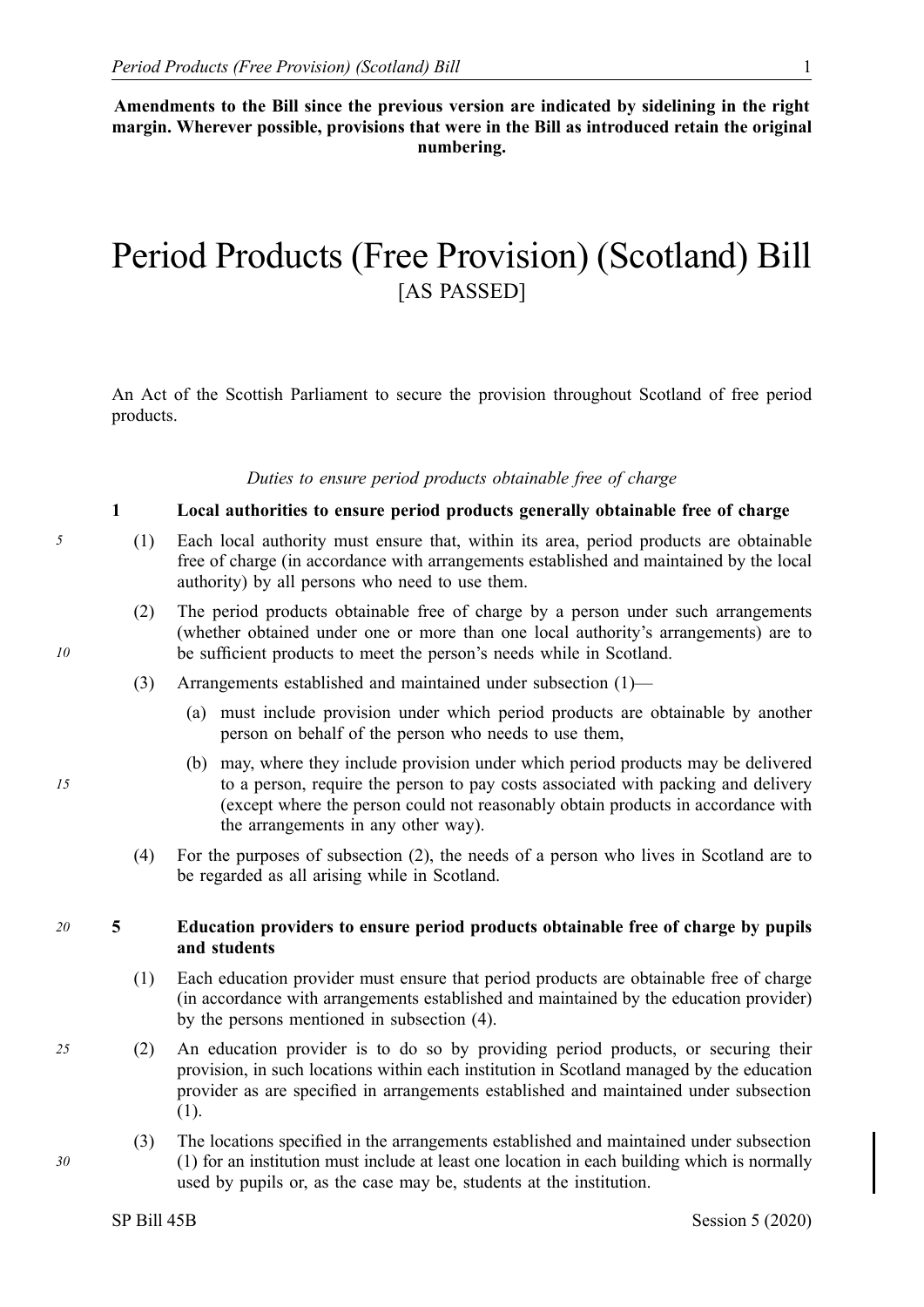- (3A) But where the education provider considers, having consulted under section 6D, that a building of the type mentioned in subsection (3) is not a suitable place for the provision of period products, no location in the building need be specified in the arrangements established and maintained under subsection (1).
- *5* (4) The persons referred to in subsection (1) are persons who—
	- (a) need to use period products, and
	- (b) are—
		- (i) pupils at a school managed by the education provider, or
		- (ii) students undertaking, in Scotland, a course (or part of a course) of education at a further education institution or higher education institution managed by the education provider.
	- (5) The period products obtainable free of charge by a pupil or, as the case may be, a student under the arrangements established and maintained under subsection (1) are to be sufficient products to meet—
- *15* (a) in the case of a school, the pupil's needs during the school's term times,
	- (b) in the case of a higher education institution or further education institution, the student's needs during the term times for the course of education that the student is undertaking.
	- (6) In this Act, "institution" (except in the terms "higher education institution" and "further education institution" and in the definitions of those terms in section 10) means—
		- (a) a school,
		- (b) a higher education institution,
		- (c) a further education institution.
	- (7) The Period Products in Schools (Scotland) Regulations 2020 (S.S.I. 2020/183) are revoked.

### **6 Specified public service bodies to ensure period products obtainable free of charge by persons in their premises**

- (1) Each public service body specified in regulations made by the Scottish Ministers (a "specified public service body") must ensure that period products are obtainable free of charge (in accordance with arrangements established and maintained by the body) by persons in its premises who need to use them.
- (1A) A specified public service body is to do so by providing period products, or securing their provision, in such locations within those premises as are specified in arrangements established and maintained under subsection (1).
- *35* (1B) Where a specified public service body operates over a number of sites in Scotland, the locations specified in the arrangements established and maintained under subsection (1) must include locations in premises at each such site.
	- (1C) The period products obtainable free of charge by a person under the arrangements established and maintained under subsection (1) are to be sufficient products to meet the person's needs while the person is in the premises.
	- (3) Before specifying a body under this section, the Scottish Ministers—
		- (a) must consult the body, and

*20* 

*10* 

*25* 

*30*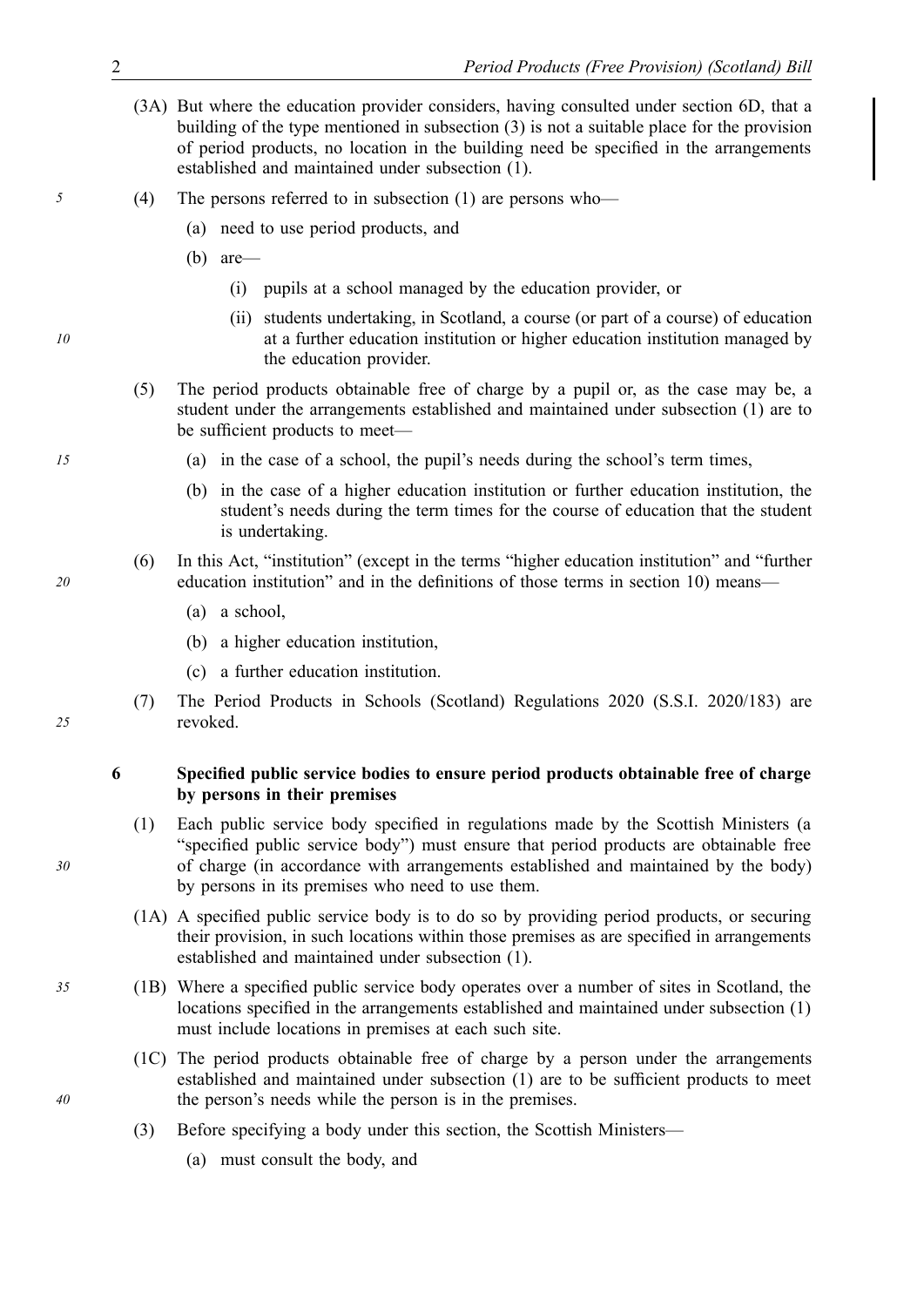(b) may consult any other body or person they think appropriate.

- (4) Bodies may be specified for the purposes of this section by reference to a class that they are in.
- (5) Where they are proposed to be so specified, subsection (3) applies in relation to each of those bodies.
- (5A) Regulations under this section may specify that different provisions of this Act are, in relation to a public service body specified in the regulations, to take effect on different days.
- (5B) Regulations under this section may—
- *10* (a) make incidental, supplementary, consequential, transitional, transitory or saving provision,
	- (b) make different provision for different purposes.
	- (5C) Regulations under this section are subject to the affirmative procedure.
	- (6) In this section, "public service body" means a body—
- *15* (a) constituted by or under an enactment, and
	- (b) having functions that consist of or include providing public services or otherwise serving the public interest.

### **6A Arrangements under sections 1, 5 and 6: particular requirements**

Arrangements established and maintained under section 1(1), 5(1) or, as the case may be, 6(1) must provide for—

- (a) period products to be obtainable—
	- (i) reasonably easily, and
	- (ii) in a way that respects the dignity of persons obtaining them,
- (b) a reasonable choice of different types of period products to be obtainable.

### *25 Guidance*

### **6B Guidance**

- (1) The Scottish Ministers must issue guidance to—
	- (a) local authorities and education providers about the exercise of the functions conferred on them by—
- *30* (i) section 1 or, as the case may be, 5, and
	- (ii) section 7,
	- (b) any specified public service bodies about the exercise of the functions conferred on them by sections 6 and 7.
	- (2) The first guidance issued—
- *35* (a) to local authorities and education providers under subsection (1)(a) is to be issued as soon as reasonably practicable after this section comes into force,
	- (b) to a particular specified public service body (or to a particular class of specified public service bodies) under subsection  $(1)(b)$  is to be issued as soon as reasonably

*5*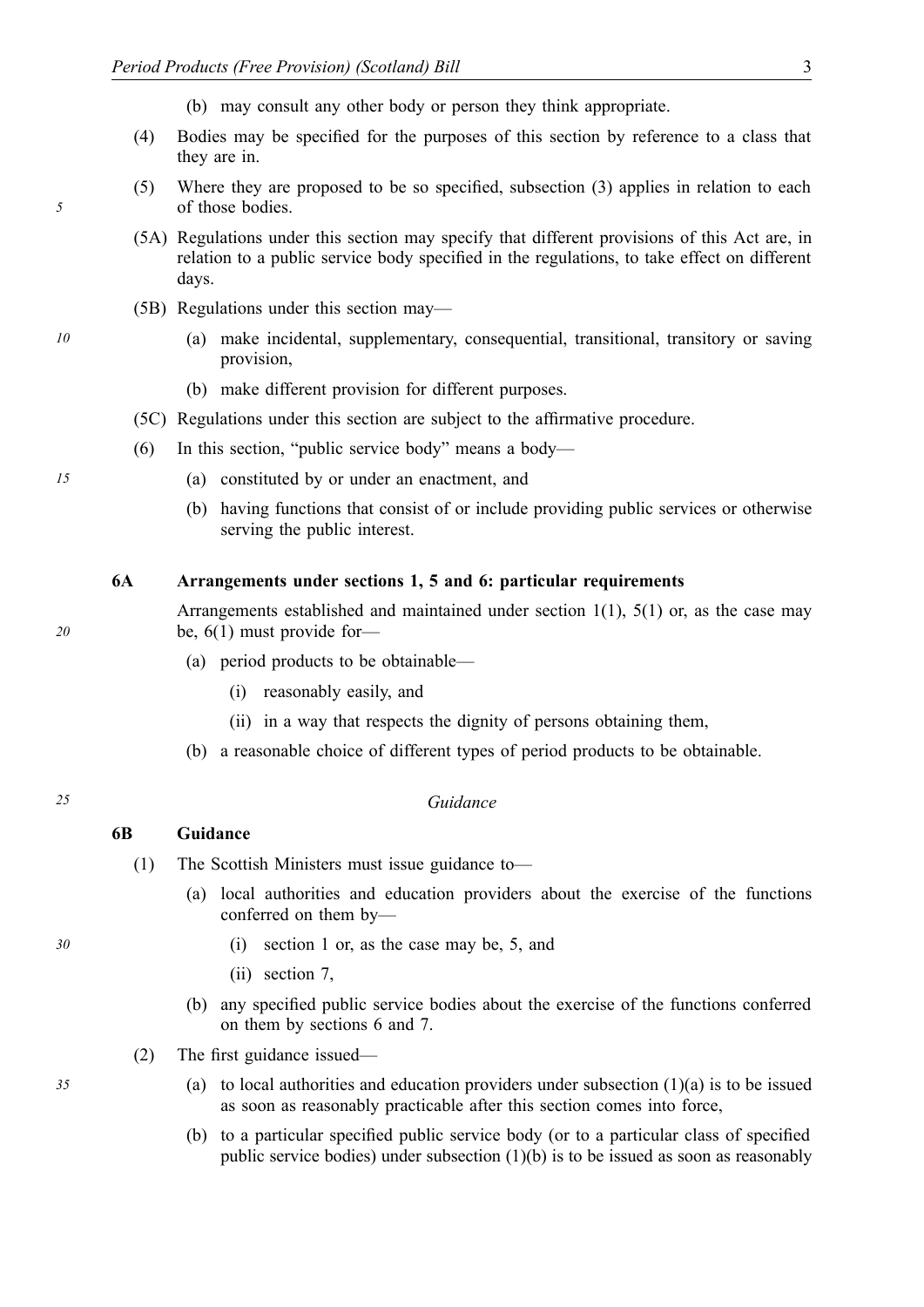practicable after the body (or class of bodies) is specified in regulations under section 6.

- (3) Guidance issued under subsection (1)—
	- (a) must in particular include guidance about the matters in relation to which section 6A imposes requirements,
	- (b) may also include guidance about the exercise of the functions conferred on responsible bodies by sections 6C and 6D.
- (4) Each responsible body to which guidance is issued under this section must have regard to the guidance as it relates to that body.
- *10* (5) Subsection (6) applies in relation to the first issue of guidance—
	- (a) to local authorities and education providers under subsection  $(1)(a)$ ,
	- (b) to a particular specified public service body (or a particular class of specified public service bodies) under subsection (1)(b).
	- (6) Before issuing the guidance mentioned in subsection (5), the Scottish Ministers—
- *15* (a) must consult such persons or bodies as appear to them to represent the interests of each type of responsible body to which the guidance relates, and
	- (b) may consult any other person or body they think appropriate.
	- (7) The Scottish Ministers must, as soon as reasonably practicable after issuing guidance under subsection (1), publish the guidance in such ways as they think appropriate.
- *20* (8) In this Act, "responsible body" means, in relation to the function conferred—
	- (a) by section 1, each local authority,
	- (b) by section 5, each education provider,
	- (c) by section 6, each specified public service body.

### *Additional duties on responsible bodies*

### *25* **6C Statement on exercise of functions**

- (1) Each responsible body—
	- (a) must, as soon as reasonably practicable after guidance is first issued to the body under section 6B,
	- (b) may, at any other time,

*30* prepare a written statement describing the plans mentioned in subsection (2).

- (2) The plans are the responsible body's plans for—
	- (a) the exercise of its functions under section 1, 5 or, as the case may be, 6 (including in particular a summary of the arrangements required, by subsection (1) of whichever of those sections applies, to be established and maintained by the responsible body),
	- (b) the provision of information under section 7.
- (3) A statement prepared under subsection (1) must also explain—
	- (a) the ways in which the arrangements mentioned in subsection  $(2)(a)$  comply with section 6A, and

*5*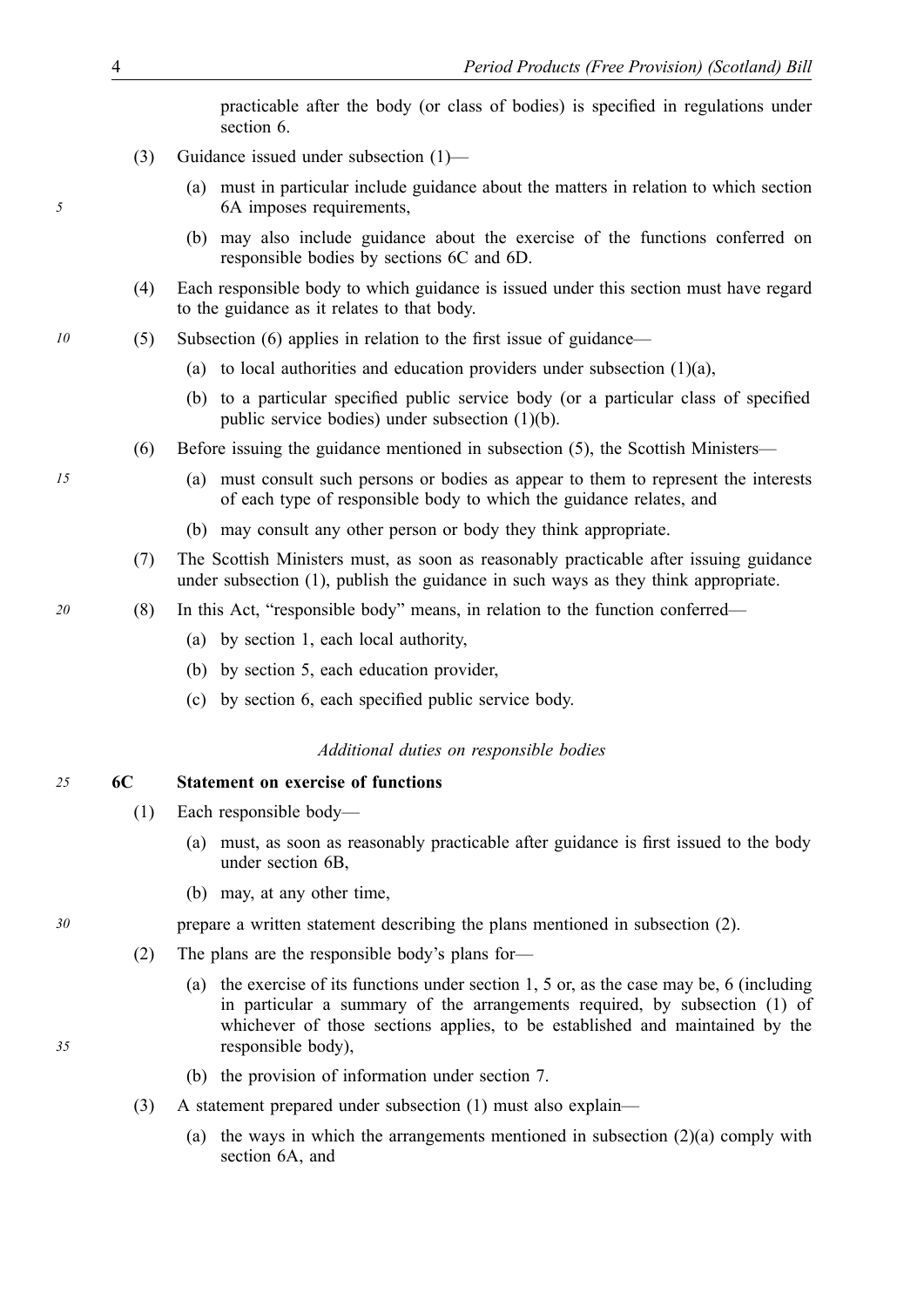- (b) how, in developing the plans and arrangements mentioned in subsection (2), the responsible body has had regard to guidance issued under section 6B (as the guidance is in force at the time the statement is prepared and as it relates to the body).
- *5* (4) Subsection (5) applies where guidance issued to a responsible body under section 6B and in force at the time the responsible body prepares a statement under subsection (1) includes guidance about the exercise of the functions conferred by this section and section 6D.
	- (5) The statement must also explain how, in exercising the functions mentioned in subsection (4), the responsible body has had regard to that guidance (as it relates to the body).
	- (6) A statement prepared under subsection (1) may include such other information as the responsible body thinks appropriate.
	- (7) The responsible body must publish each statement prepared under subsection (1) in such ways as the body thinks appropriate.

### *15* **6D Consultation**

- (1) Before preparing a statement under section 6C, each responsible body—
	- (a) must consult the persons mentioned in subsection (2), and
	- (b) may consult any other body or person the body thinks appropriate,

about the responsible body's exercise of the functions conferred on it by section 1, 5 or, as the case may be, 6 and by section 7.

- (2) The persons referred to in subsection (1)(a) are, in the case of a responsible body with functions under—
	- (a) section 1—
		- (i) such product users who live or are otherwise likely to be present in the local authority's area as the local authority thinks appropriate,
		- (ii) such persons who may seek to obtain period products on behalf of product users as the local authority thinks appropriate,
	- (b) section 5, such product users who are pupils or, as the case may be, students at institutions managed by the education provider as the education provider thinks appropriate,
	- (c) section 6, such product users who are likely to be in the premises of the specified public service body as the body thinks appropriate.
- (3) Consultation under subsection (1) must in particular include consultation—
	- (a) about the ways in which product users ought to be able to obtain period products free of charge,
	- (b) about the matters mentioned in subsection (3A), and
	- (c) about the types of period products which ought to be obtainable free of charge.
- (3A) The matters referred to in subsection (3)(b) are—
	- (a) where the consultation relates to the exercise of functions under section 1—
- *40* (i) the premises, and
	- (ii) the locations in those premises,

*10* 

*20* 

*30* 

*25*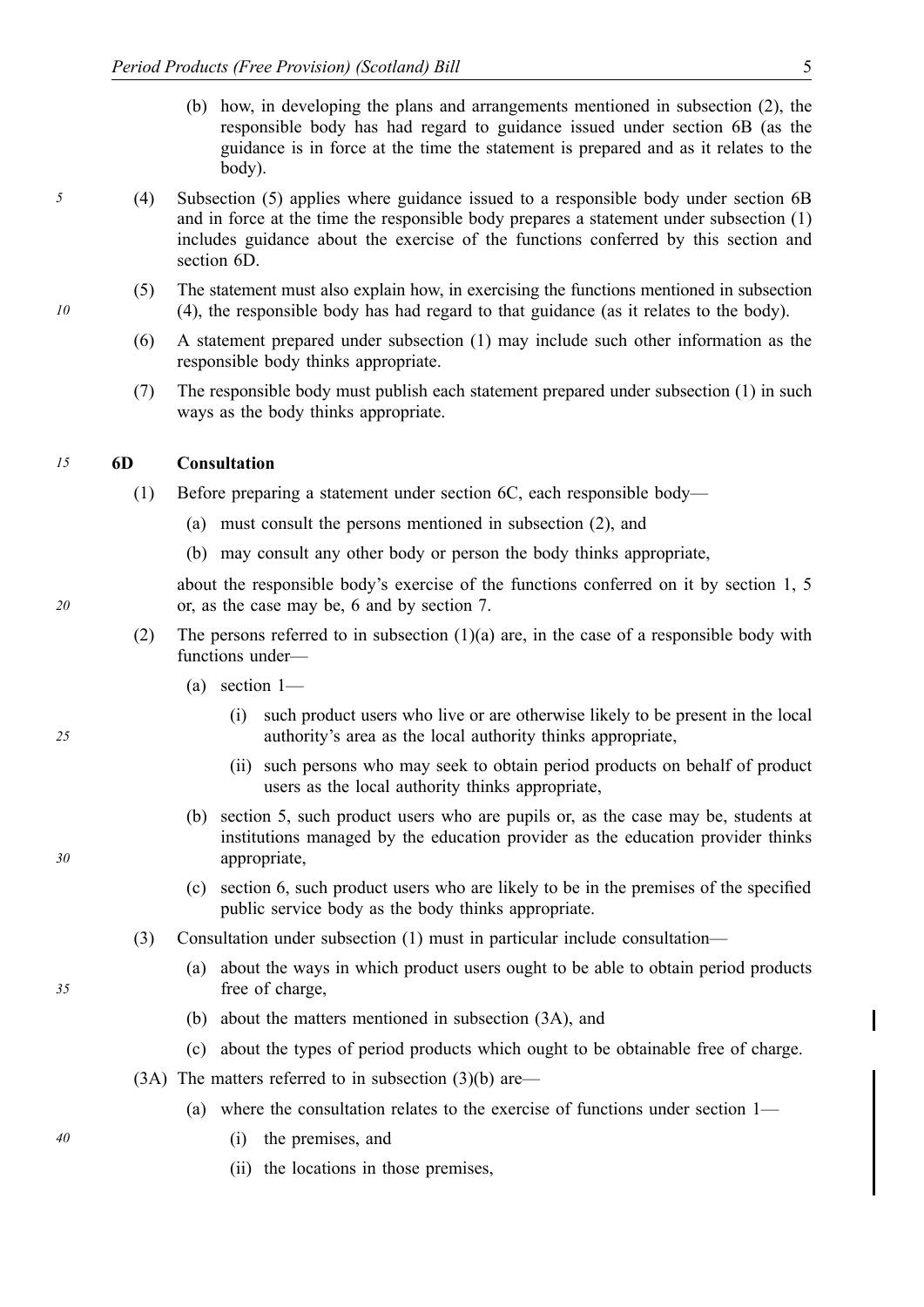in which period products ought to be obtainable free of charge,

- (b) where the consultation relates to the exercise of functions under section 5—
	- (i) the locations in buildings of the type mentioned in section 5(3), and
	- (ii) any other locations in the education provider's premises,

*5* in which period products ought to be obtainable free of charge,

- (c) where the consultation relates to the exercise of functions under section 6, the locations in the specified public service body's premises in which period products ought to be obtainable free of charge.
- (4) In this section, "product users" means—
- *10* (a) persons who need to use period products, and
	- (b) except in subsections  $(2)(a)(ii)$  and  $(3)(a)$ , persons who may need to use period products in the future.

### **7 Information to be provided to public**

- (1) In addition to complying with section 6C, each responsible body must take such steps as it thinks appropriate to inform the persons mentioned in subsection (2) of the matters mentioned in subsection (3).
- (2) The persons referred to in subsection (1) are, in the case of a responsible body with functions under—
	- (a) section 1, members of the public within the local authority's area generally,
- *20* (b) section 5, pupils or, as the case may be, students at—
	- (i) each institution managed by the education provider,
	- (ii) where an institution managed by the education provider operates across a number of campuses within Scotland, each such campus,
	- (c) section 6, persons in the premises of the specified public service body.
- *25* (3) The matters referred to in subsection (1) are—
	- (a) that period products are obtainable free of charge, and
	- (b) the arrangements for obtaining products free of charge, including in particular how, where and when products may be obtained.

### *Final provisions*

### *30* **9A Key definitions**

In this Act—

- (a) "period products" means manufactured articles the purpose of which is to absorb or collect menstrual flow,
- (b) types of period products include tampons, sanitary towels and articles which are reusable,
- (c) references to a person's needs (including to a pupil's or a student's needs) are references to the person's needs for period products arising from menstruation by the person.

*15*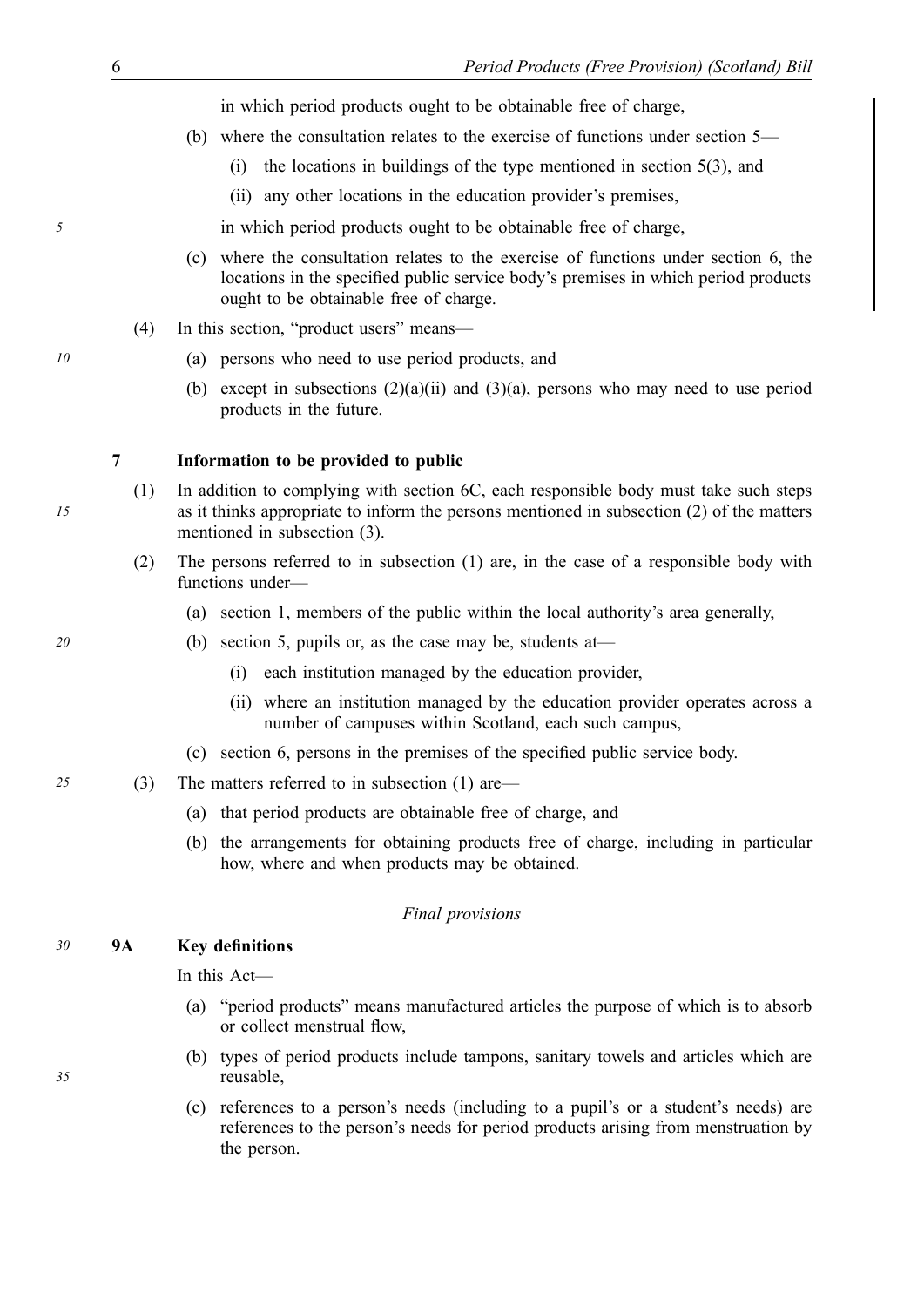|    | 10  | Interpretation                                                                                                                                                                                                                                                                               |
|----|-----|----------------------------------------------------------------------------------------------------------------------------------------------------------------------------------------------------------------------------------------------------------------------------------------------|
|    | (1) | In this Act-                                                                                                                                                                                                                                                                                 |
|    |     | "education provider" means—                                                                                                                                                                                                                                                                  |
|    |     | an education authority,<br>(a)                                                                                                                                                                                                                                                               |
| 5  |     | (b) the proprietor of an independent school,                                                                                                                                                                                                                                                 |
|    |     | the managers of a grant-aided school,<br>(c)                                                                                                                                                                                                                                                 |
|    |     | (d) the governing body of a higher education institution or a further education<br>institution,                                                                                                                                                                                              |
|    |     | "further education institution" means—                                                                                                                                                                                                                                                       |
| 10 |     | a body listed in schedule 2 of the Further and Higher Education (Scotland)<br>(a)<br>Act 2005 under the heading "Institutions formerly eligible for funding by<br>the Scottish Further Education Funding Council", or                                                                        |
|    |     | (b) a college of further education which is assigned to a regional strategic body<br>by order made under section $7C(1)$ of that Act,                                                                                                                                                        |
| 15 |     | "higher education institution" means a body listed in schedule 2 of the Further<br>and Higher Education (Scotland) Act 2005 under the heading "Institutions formerly<br>eligible for funding by the Scottish Higher Education Funding Council" or under<br>the heading "Other institutions", |
|    |     | "institution" has the meaning given in section $5(6)$ ,                                                                                                                                                                                                                                      |
| 20 |     | "pupil" has the meaning and construction given in section $135(1)$ of the Education<br>(Scotland) Act 1980,                                                                                                                                                                                  |
|    |     | "responsible body" has the meaning given in section $6B(8)$ ,                                                                                                                                                                                                                                |
|    |     | "school" has the meaning given in section 135(1) of the Education (Scotland) Act<br>1980,                                                                                                                                                                                                    |
| 25 |     | "specified public service body" means a public service body specified in regulations<br>made under section 6,                                                                                                                                                                                |
|    |     | "student" means a person for whom education is being provided by a higher<br>education institution or, as the case may be, a further education institution.                                                                                                                                  |
|    | (2) | In subsection $(1)$ —                                                                                                                                                                                                                                                                        |
| 30 |     | "education authority", "grant-aided school", "independent school", "managers"<br>and "proprietor" have the meanings given in section $135(1)$ of the Education<br>(Scotland) Act 1980,                                                                                                       |
|    |     | "governing body" has the meaning given in section 35(2) of the Further and Higher<br>Education (Scotland) Act 2005.                                                                                                                                                                          |
| 35 | 11  | Commencement                                                                                                                                                                                                                                                                                 |
|    | (1) | Sections 9A, 10 and 12 and this section come into force on the day after Royal Assent.                                                                                                                                                                                                       |
|    | (2) | The other provisions of this Act come into force on such day within the period of 2<br>years beginning with the day of Royal Assent as the Scottish Ministers may by<br>regulations appoint.                                                                                                 |
| 40 | (3) | Regulations under subsection $(2)$ may—                                                                                                                                                                                                                                                      |
|    |     | (a) include transitional, transitory or saving provision,                                                                                                                                                                                                                                    |
|    |     |                                                                                                                                                                                                                                                                                              |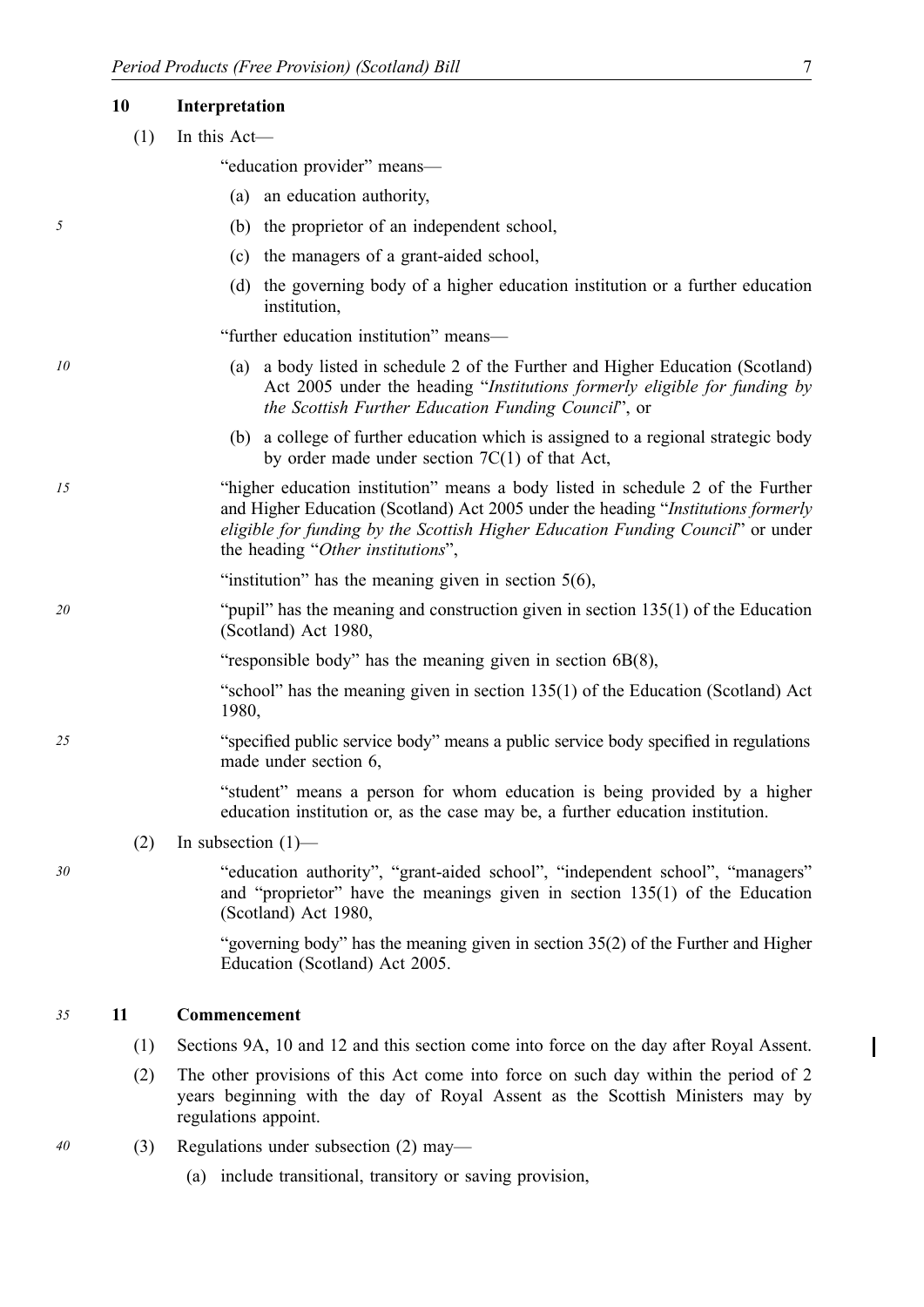(b) make different provision for different purposes.

### **12 Short title**

The short title of this Act is the Period Products (Free Provision) (Scotland) Act 2019.